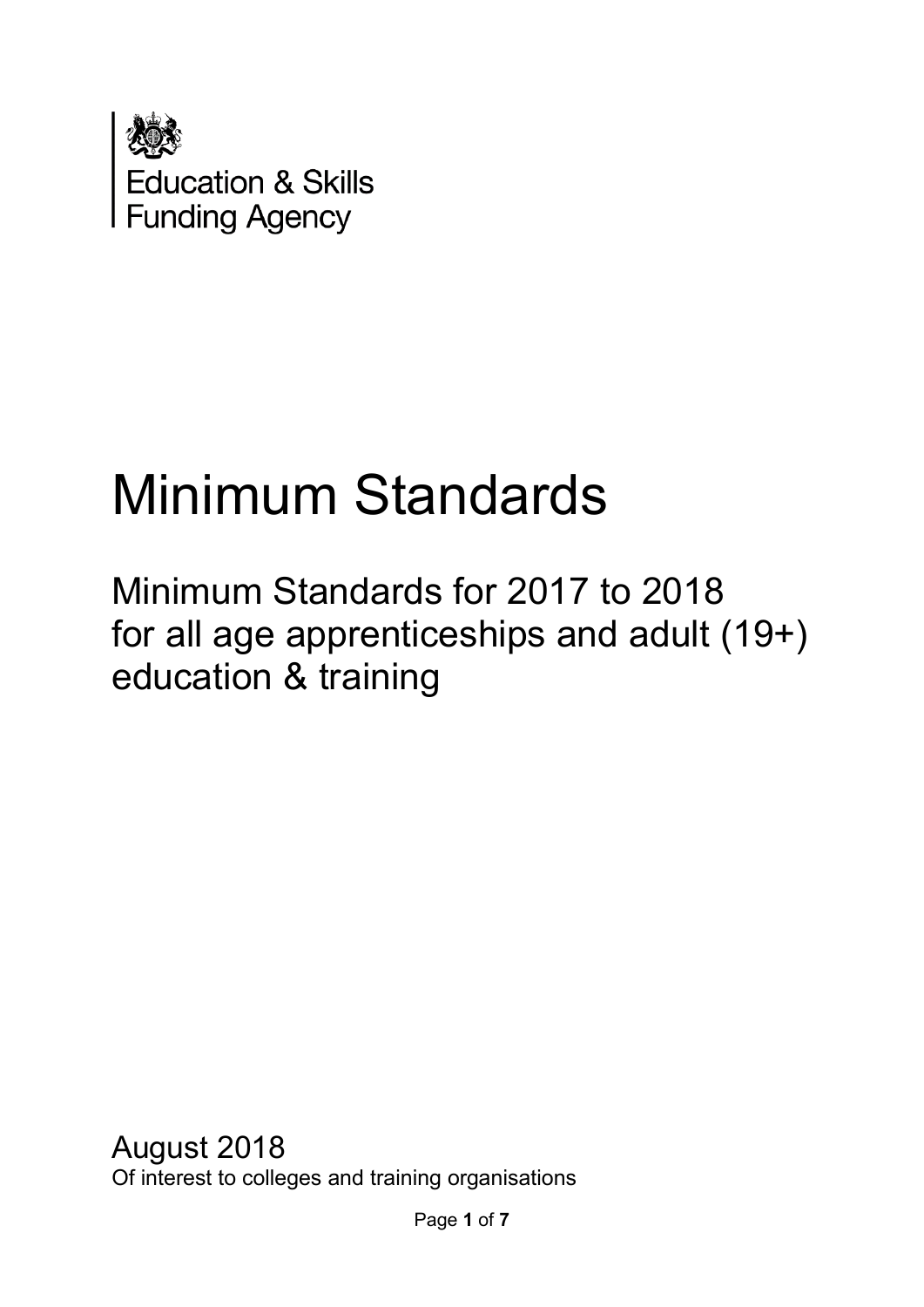# **Table of Contents**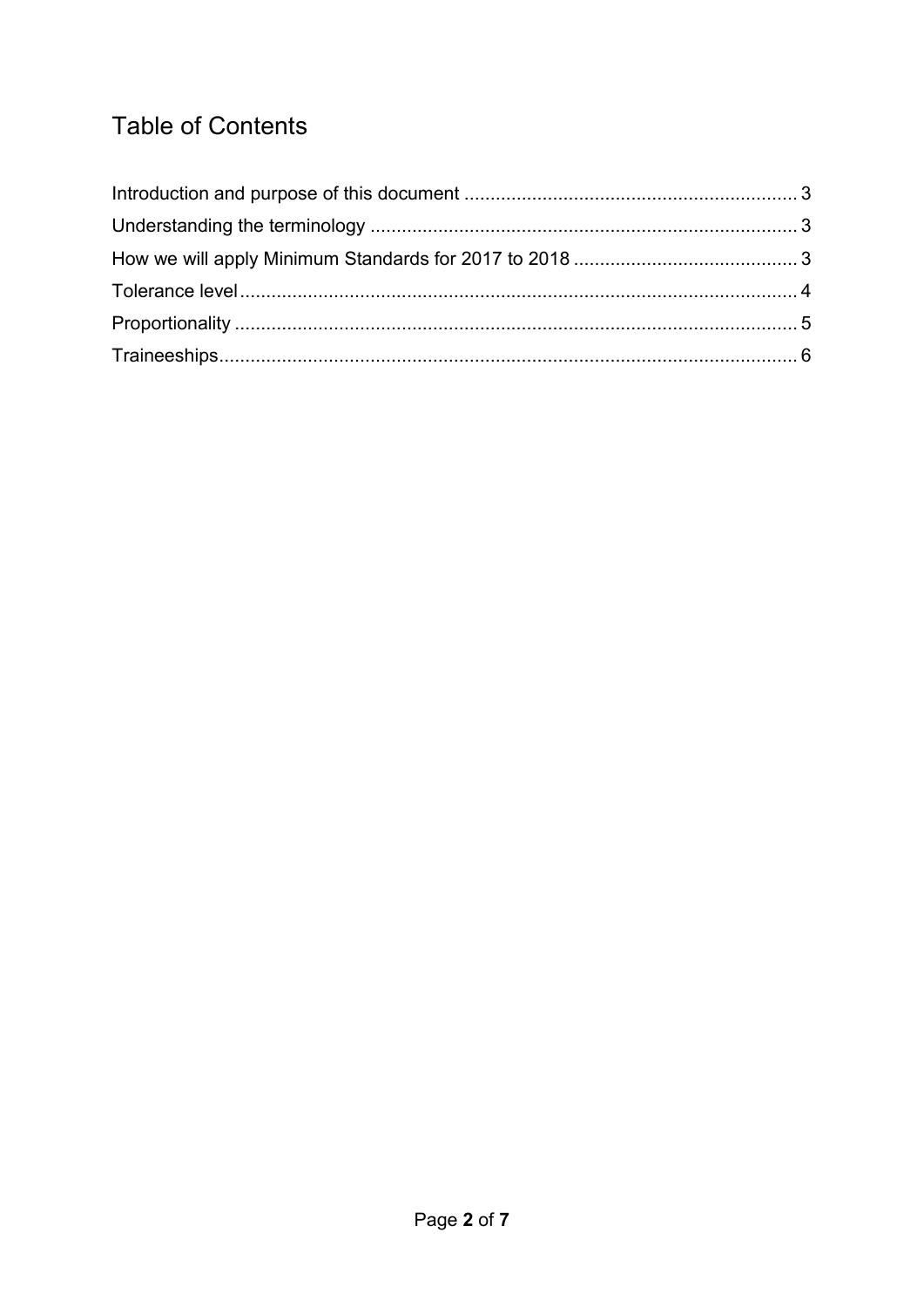### <span id="page-2-0"></span>**Introduction and purpose of this document**

- 1. This document sets out the Minimum standard thresholds for the 2017 to 2018 funding year (1 August 2017 to 31 July 2018) for all age apprenticeships and adult (19+) education and training and how we apply them.
- 2. To understand how the funding system works, read this document together with the following:
	- **[Business rules for QAR 2017 to 2018](https://assets.publishing.service.gov.uk/government/uploads/system/uploads/attachment_data/file/686876/ESFA_business_rules_for_QAR_2017_to_2018_-_March_2018.pdf)**
	- [Technical specifications for 2017 to 2018](https://www.gov.uk/government/publications/qualification-achievement-rates-2017-to-2018)
- 3. Minimum standards are also calculated for 16 to 18 year old learners in schools and colleges, but are not covered in this document. For guidance on the 2017 minimum standards for 16 to 18 year olds, refer to [16 to 18 minimum standards.](https://www.gov.uk/government/publications/16-to-18-minimum-standards)
- 4. Information about the 2018 minimum standards for 16-18 year olds will be published in the autumn term. The publication will consider how the Secretary of State's [announcement](https://www.gov.uk/government/publications/principles-for-a-clear-and-simple-school-accountability-system) on the principles for a clear and simple accountability system impact on the 16 to 18 minimum standards.

# <span id="page-2-1"></span>**Understanding the terminology**

- 5. The terms 'we' and 'ESFA' refer to the 'Education and Skills Funding Agency' and associated staff.
- 6. When we refer to 'you' or 'providers', this includes colleges, Higher Education Institutions, training organisations, local authorities and employers that receive funding from us to deliver education and training.

# <span id="page-2-2"></span>**How we will apply Minimum Standards for 2017 to 2018**

- 7. We will use the overall qualification achievement rate (QAR) methodology when calculating Minimum Standards.
- 8. In 2017 to 2018 we will calculate minimum standards for:
	- apprenticeships all ages for both frameworks and standards, regardless of how they are funded by us
	- $\bullet$  education and training adult learners only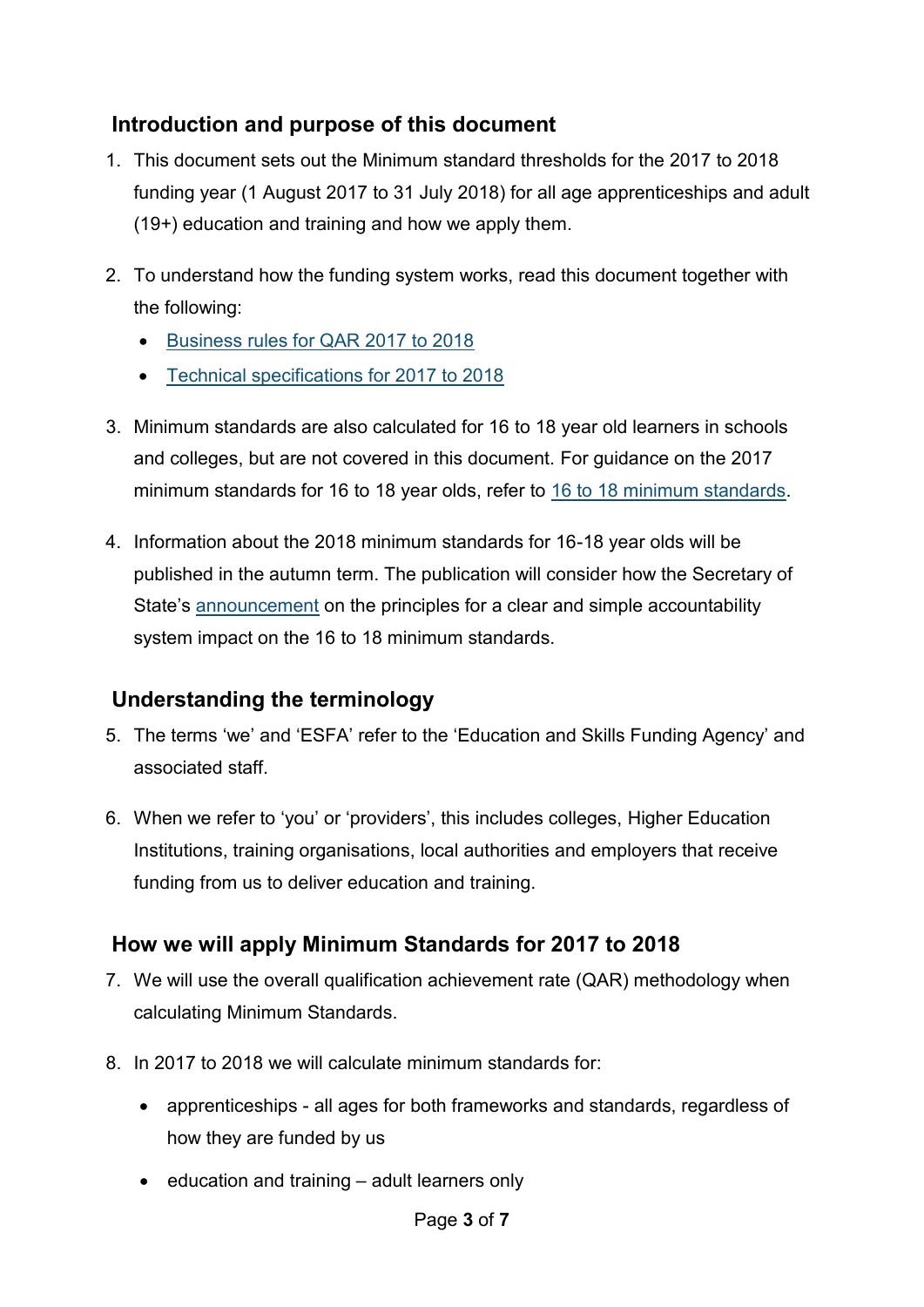- 9. We review thresholds and tolerance levels annually to consider any policy requirements and/or the impact on QAR of recent QAR business rule or other policy rule changes.
- 10.The thresholds and tolerance levels will remain the same as in 2016 to 2017.

#### **Thresholds**

- 11.The thresholds in table 1 are applied to QARs when we calculate minimum standards at:
	- a. individual learning aim reference level for education and training it is not applied at a qualification type level but for each learning aim reference
	- b. programme level for apprenticeships for frameworks this is for each framework and framework level combination, for standards this is for each individual standard

| <b>Qualification Type</b>               | Threshold (%) |
|-----------------------------------------|---------------|
| Apprenticeships (framework or standard) | 62            |
| Access to HE                            | 70            |
| A-Levels                                | 75            |
| <b>AS-Levels</b>                        | 63            |
| Award                                   | 80            |
| Certificate                             | 80            |
| Diploma                                 | 70            |
| <b>ESOL</b>                             | 70            |
| <b>Basic Skills Maths and English</b>   | 63            |
| <b>GCSE Maths and English</b>           | 75            |
| <b>GCSE Other</b>                       | 75            |
| Other non-Regulated                     | 85            |
| <b>Other Regulated</b>                  | 70            |
| <b>QCF Unit</b>                         | 85            |

#### **Table 1: Minimum Standards thresholds for 2017 to 2018**

Minimum Standard thresholds are not a target to achieve, they are the minimum acceptable level of performance.

#### <span id="page-3-0"></span>**Tolerance level**

12.The tolerance level will remain at 40% for apprenticeships and education and training in 2017 to 2018.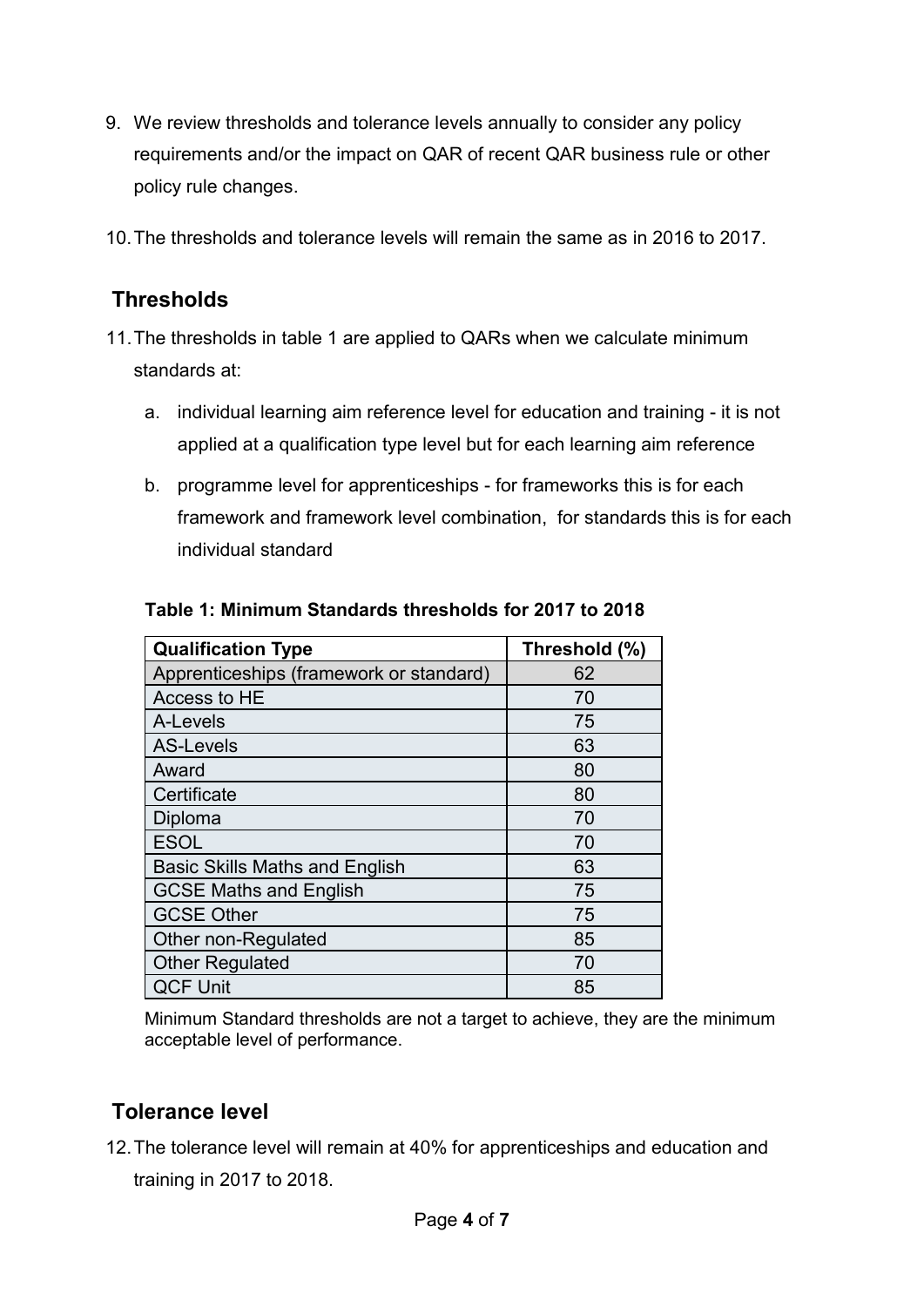- 13.If the QAR for an apprenticeship or aim is below the relevant threshold in table 1, we will classify that apprenticeship or aim as falling below the minimum standard.
- 14.We will calculate how many of the apprenticeships or education and training aims delivered by a provider are below the minimum standard thresholds. If this is more than 40% of the total cohort for apprenticeships or education and training the provider will be in scope for intervention.
- 15.Due to the nature of the minimum standard calculation it is possible to fall below the tolerance level and have an overall QAR above either the national or provider type rates. For example, a provider delivering 100 apprenticeships in the 2017 to 2018 hybrid end year delivered:
	- a. 50 retail apprenticeship frameworks with a QAR of 60%
	- b. 50 engineering apprenticeship frameworks with a QAR of 82%

The overall QAR would be 71% but the provider would fall below minimum standards because more than 40% of their cohort were on an apprenticeship framework with a QAR below the 62% threshold used for apprenticeships.

16.If a college or training organisation fails to meet minimum standards, our [approach](https://www.gov.uk/government/publications/sfa-when-and-how-the-sfa-will-formally-intervene-with-providers)  [to intervention](https://www.gov.uk/government/publications/sfa-when-and-how-the-sfa-will-formally-intervene-with-providers) will apply. We may also use the results of minimum standards to inform business decisions. If we do this, we will specify how as part of those business processes.

# <span id="page-4-0"></span>**Proportionality**

17.Where the underperforming provision exceeds the tolerance level but the cohort (we regard 'All age apprenticeships' and 'Adult (19+) education & training' as cohorts) is small and it is predominately new or immature provision that is below the minimum standard threshold, we will take this into account when making our intervention decision. We expect a provider in this position to set quality improvement targets for the poor provision as a priority.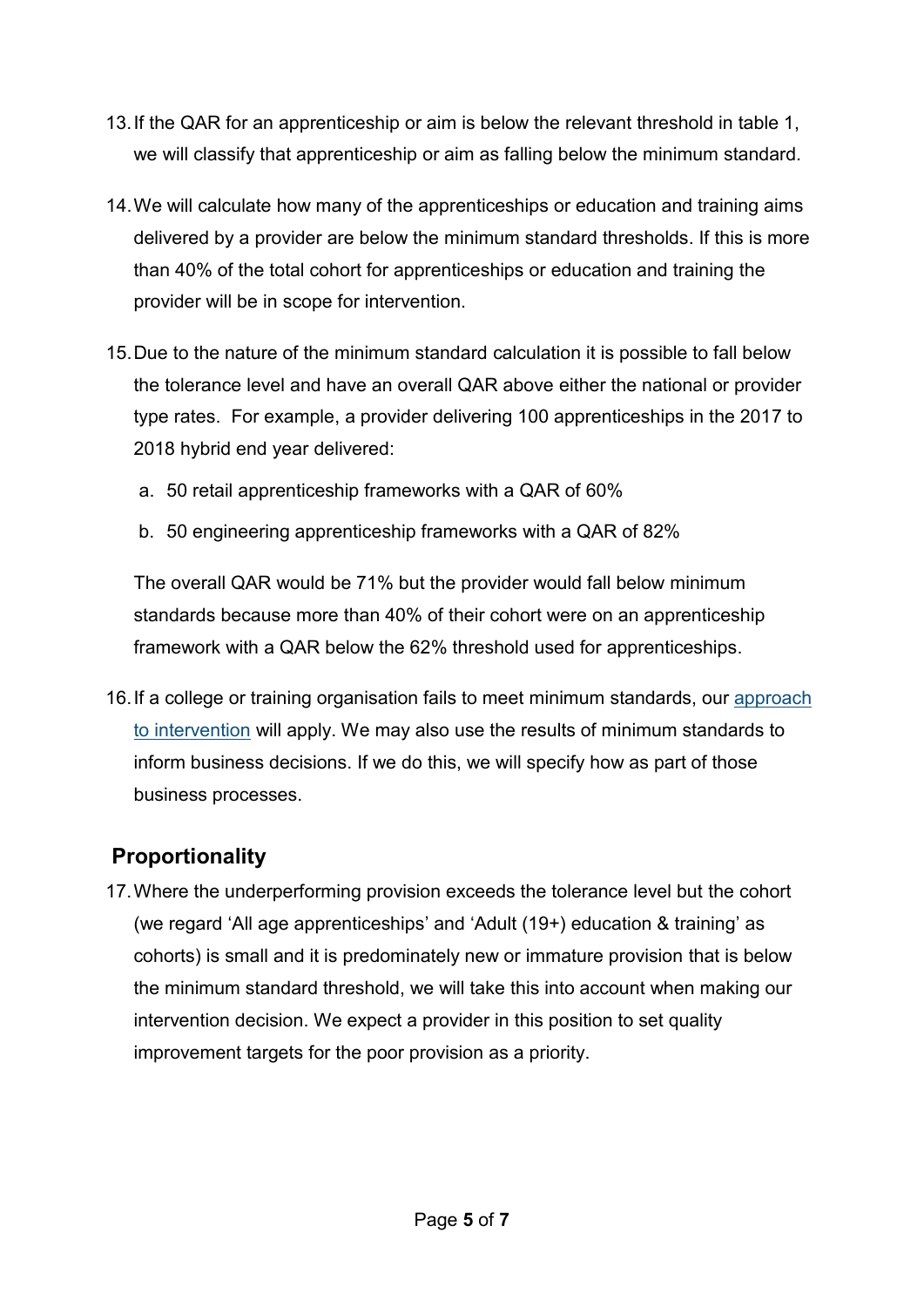# <span id="page-5-0"></span>**Traineeships**

- 18.Through our engagement with the sector we recognise the importance of having the right quality and intervention measures that align across apprenticeships and Further Education where appropriate, whilst maintaining the principle of also measuring the success of traineeships through learner progressions to positive outcomes.
- 19.We will continue to apply the existing minimum standards methodology for 2017 to 2018 while we consider quality measures for traineeships in line with wider FE and apprenticeship performance measures.